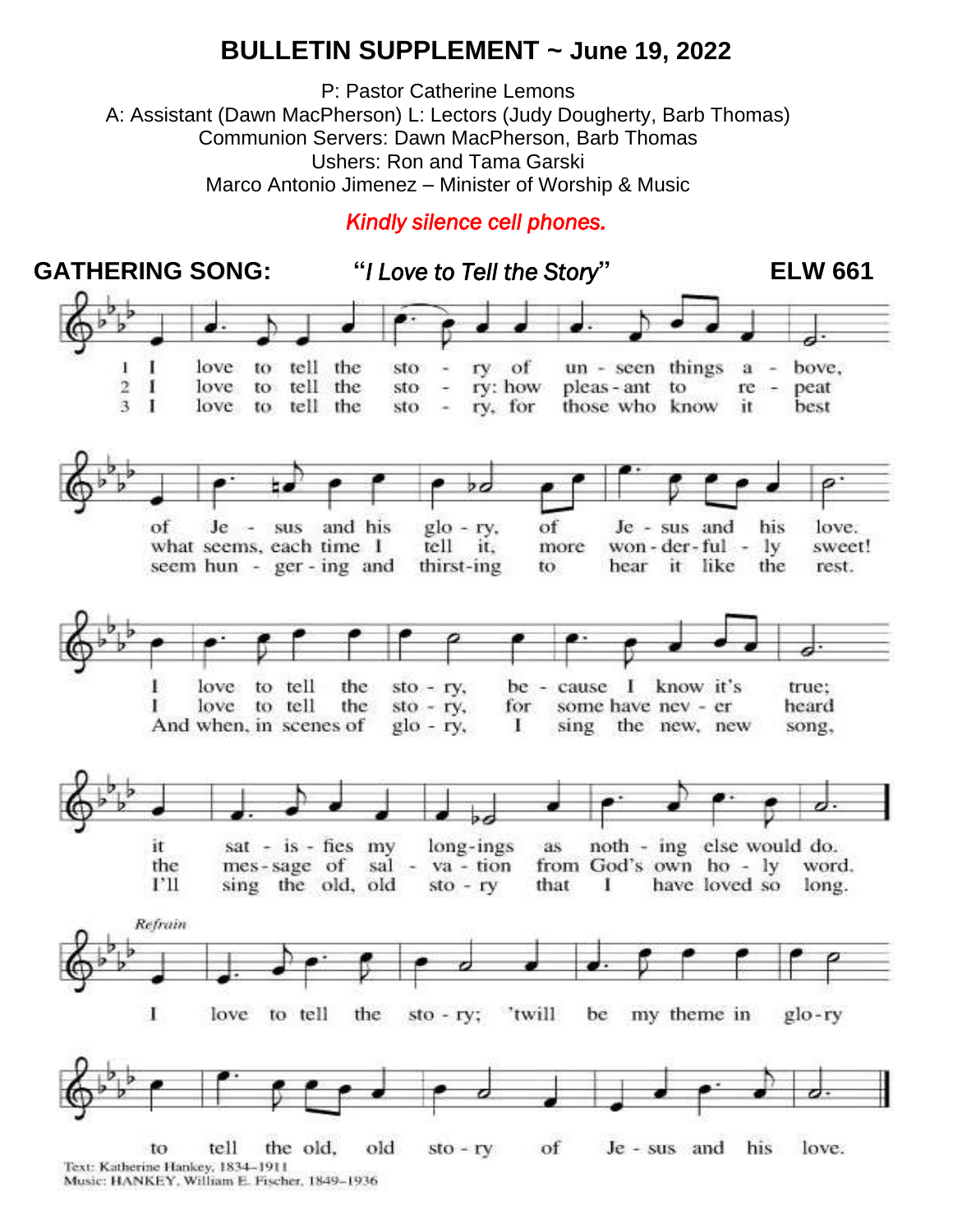### **FIRST READING: Isaiah 65:1-9**

## **PSALM: Psalm 22:19-28**

- L: But you, O LORD, be not far away; O my help, hasten to my aid.
- **C: Deliver me from the sword, my life from the power of the dog.**
- L: Save me from the lion's mouth! From the horns of wild bulls you have rescued me.
- **C: I will declare your name to my people; in the midst of the assembly I will praise you.**
- L: You who fear the LORD, give praise! All you of Jacob's line, give glory. Stand in awe of the LORD, all you offspring of Israel.
- **C: For the LORD does not despise nor abhor the poor in their poverty; neither is the LORD's face hidden from them; but when they cry out, the LORD hears them.**
- L: From you comes my praise in the great assembly; I will perform my vows in the sight of those who fear the LORD.
- **C: The poor shall eat and be satisfied, Let those who seek the LORD give praise! May your hearts live forever!**
- L: All the ends of the earth shall remember and turn to the LORD; all the families of nations shall bow before God.
- **C: For dominion belongs to the LORD, who rules over the nations.**

**SECOND READING: Galatians 3:23-29**

**GOSPEL: Luke 8:26-39**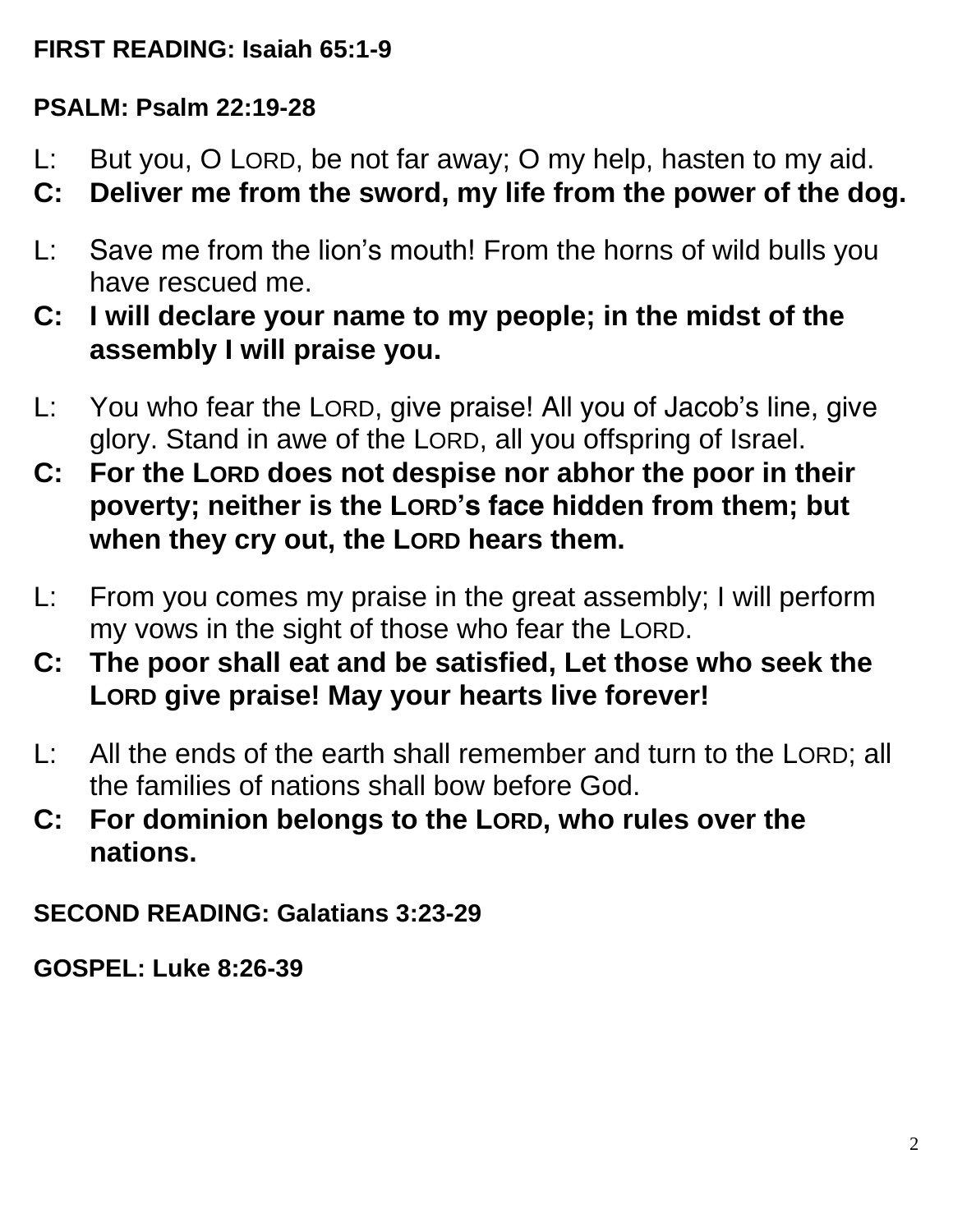**HYMN OF THE DAY: "***Come Thou Font of Every Blessing***" ELW 807**



Text: Robert Robinson, 1735-1790, alt. Music: NETTLETON, J. Wyeth, Repository of Sacred Music, Part II, 1813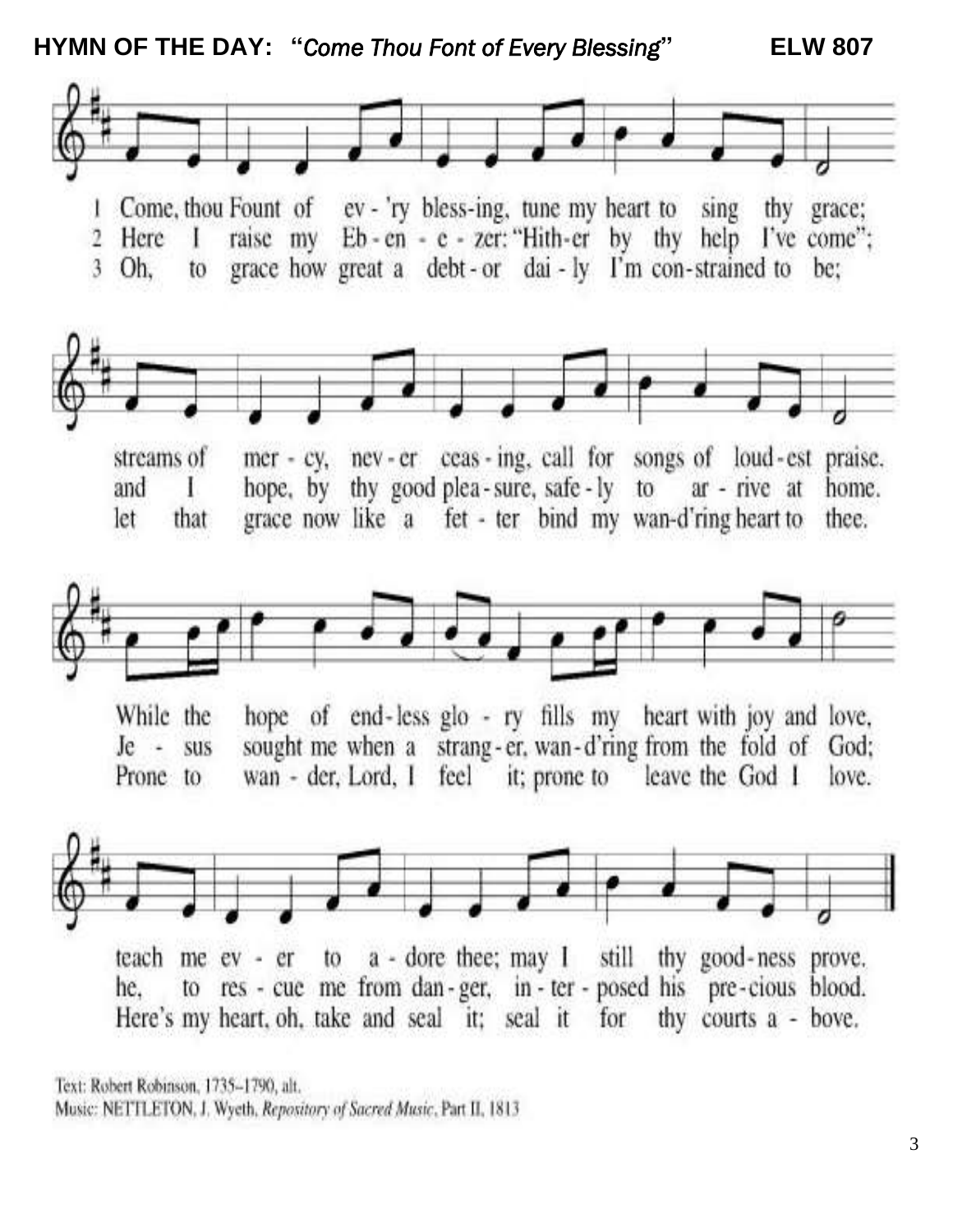**COMMUNION HYMN: "***How Sweet the Name of Jesus Sounds*" **ELW 620**



and may the music of thy name refresh my soul in death!

Text: John Newton, 1725-1807, alt. Music: Sr. PETER, Alexander R. Reinagle, 1799-1877

Duplication in any form prohibited without permission or valid license from copyright administrator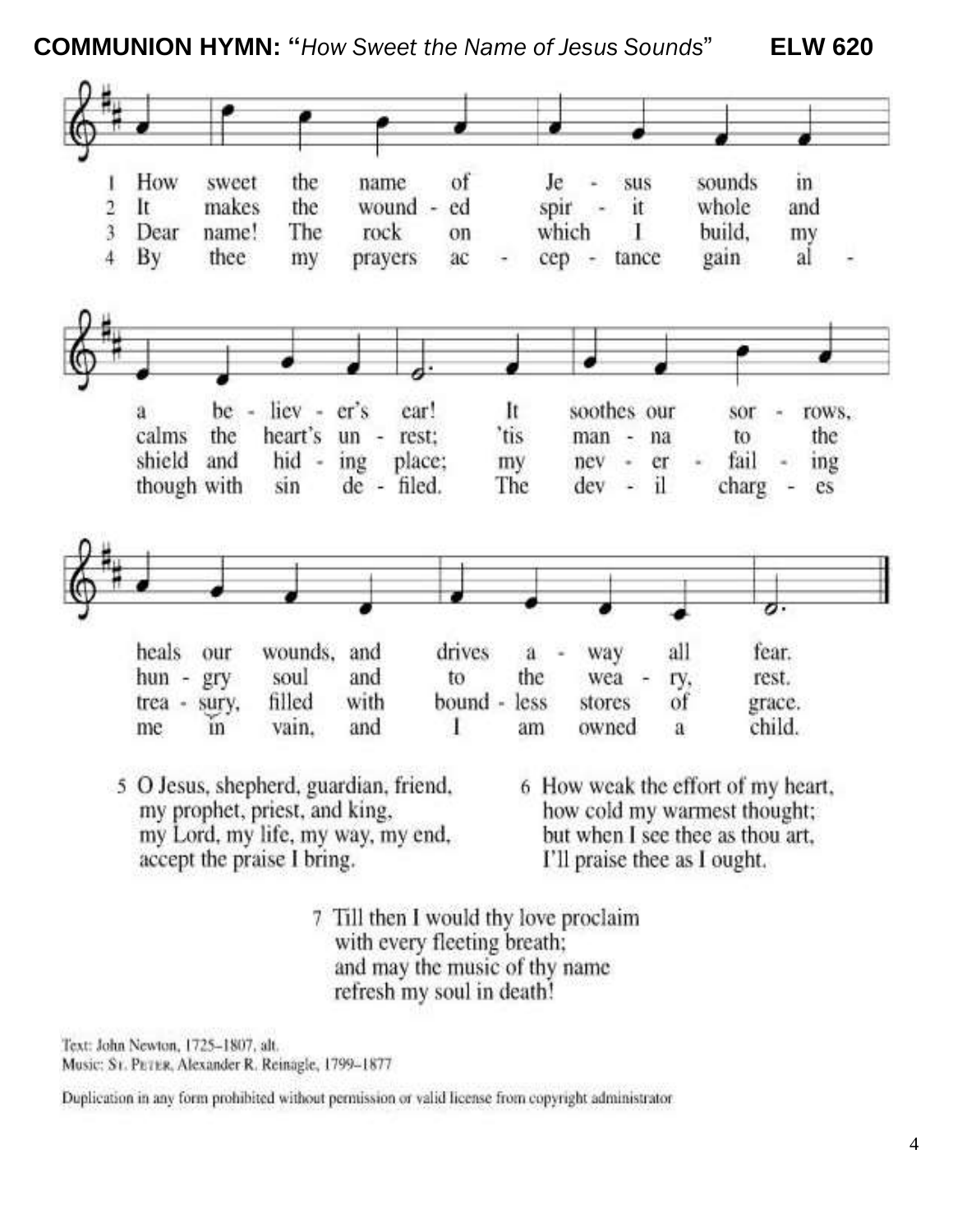Verse 1

Precious Lord, take my hand, lead me on, let me stand, I am tired, I am weak, I am worn,

Through the storm, through the night, lead me on to the light. *Take my hand, precious Lord, lead me home.*

# Verse 2

When my way grows drear, precious Lord, linger near, When my life is almost gone,

Hear my cry, hear my call, hold my hand lest I fall.

*Take my hand, precious Lord, lead me home.*

# Verse 3

When the darkness appears and the night draws near, And the day is past and gone,

At the river I stand, guide my feet, hold my hand.

*Take my hand, precious Lord, lead me home.*